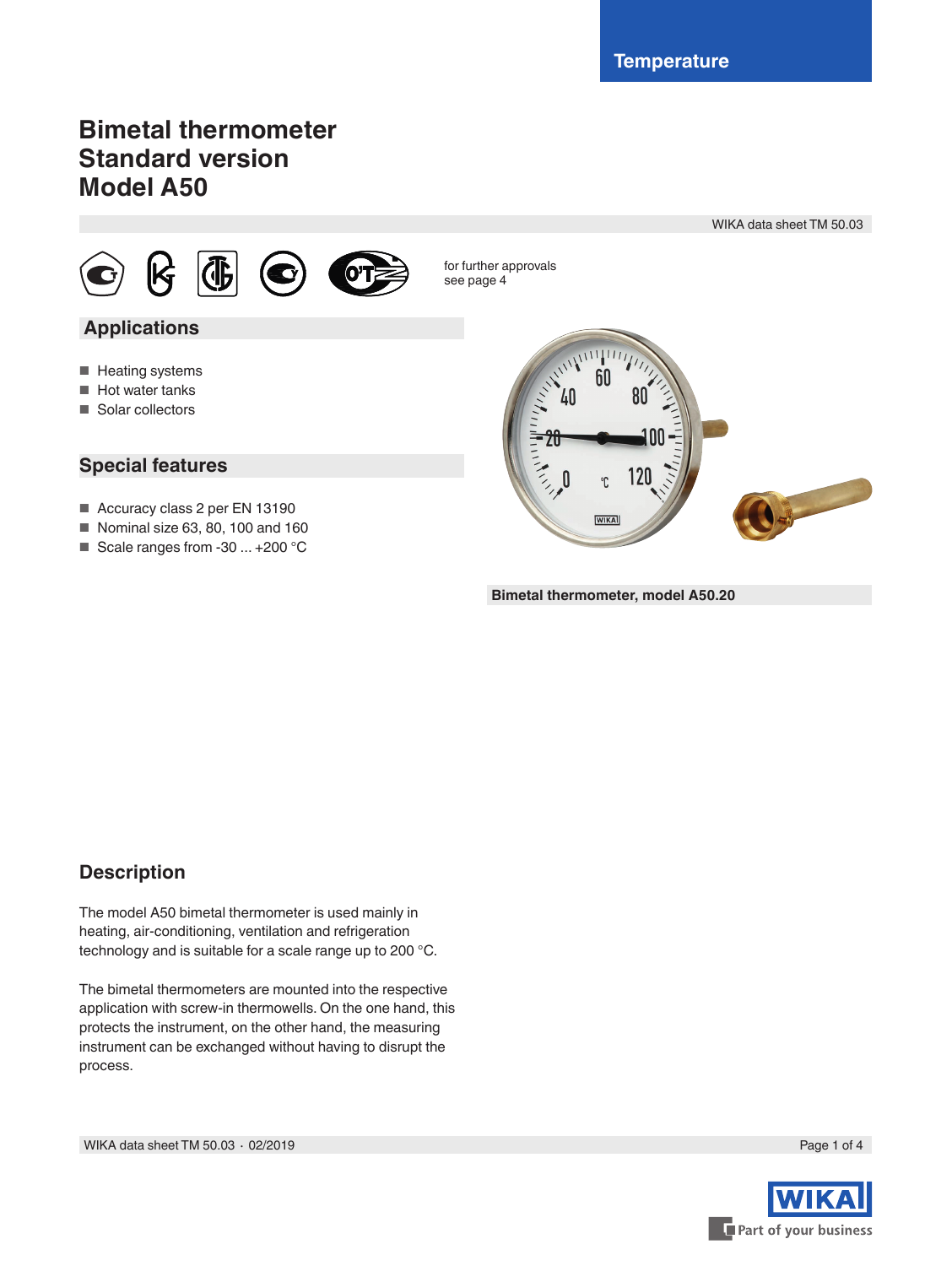# **Specifications**

**Measuring element** Bimetal coil

### **Nominal size in mm** 63, 80, 100 and 160

### **Connection design**

Removable thermowell with retainer screw

#### **Model overview**

| <b>Model</b>   | <b>NS</b> | <b>Connection location</b> |
|----------------|-----------|----------------------------|
| A50.10, A50.20 | 63        | Back mount                 |
|                | 80        |                            |
|                | 100       |                            |
| A50.10         | 160       |                            |

#### **Scale ranges**

| Scale range in °C | Scale spacing in °C |
|-------------------|---------------------|
| $-30+50$          | $\mathbf{1}$        |
| $-20+60$          | 1                   |
| $-10+50$          | $\mathbf{1}$        |
| 060               | 1                   |
| 080               | 1                   |
| 0120              | 2                   |
| 0160              | 2                   |
| 0200              | 5                   |

other scale ranges on request

#### **Connection**

Thermowell G ½ B, copper alloy

## **Stem**

Model A50.10: Ø 9 mm, aluminium from 160 °C or  $I_1 > 200$  mm: copper alloy Model A50.20: Ø 9 mm, copper alloy Option: Ø 7 mm, copper alloy

## **Accuracy class**

Class 2 per EN 13190

## **Case**

Model A50.10: Aluminium Model A50.20: Steel, galvanised

# **Thermowell**

Length  $I_1 = 40, 60, 100, 160, 200, 250, 300$  mm Copper alloy

### **Dial**

Model A50.10: Aluminium, white, black lettering Model A50.20: Plastic, white, black lettering

### **Pointer**

≤ 120 °C: plastic, black > 120 °C: aluminium, black

### **Window**

SAN

#### **Zero adjustment** At bottom of stem

**Permissible operating pressure at thermowell** Max. 6 bar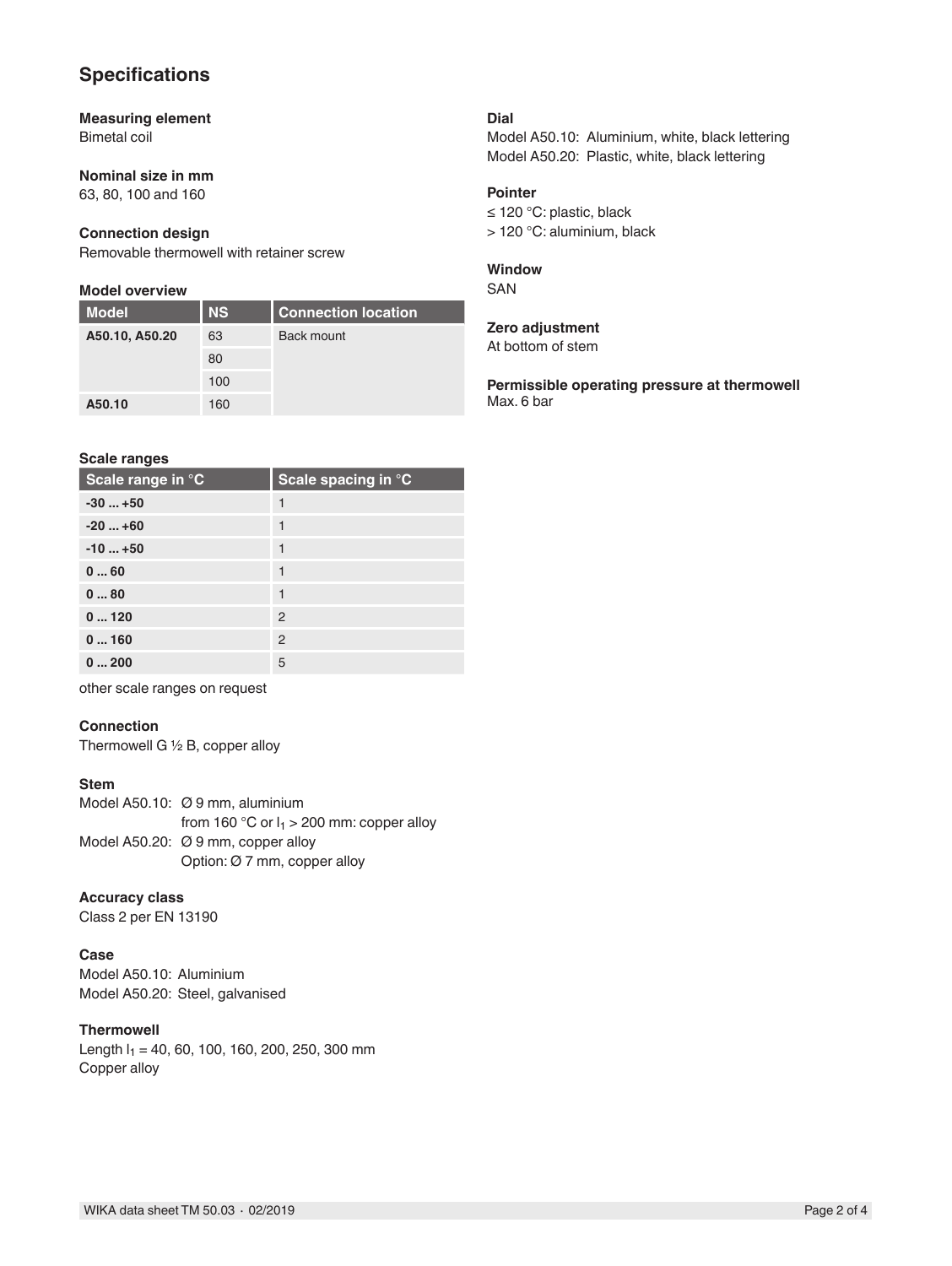# **Dimensions in mm**

Model A50.10 14130759.01 14130759.01  $\lfloor \frac{1}{1} \rfloor$  $b_1$  $\cup$  $\beta$  $\otimes \Box$ ·SW

In addition, see the 3D data on the product details page at www.wika.com

| <b>NS</b> | Dimensions in mm |                   |     |                 |                                 | Weight in kg |      |
|-----------|------------------|-------------------|-----|-----------------|---------------------------------|--------------|------|
|           | b <sub>1</sub>   | Ød                | ØD  | G               |                                 | <b>SW</b>    |      |
| 63        | 24               | 11.5 <sup>1</sup> | 63  | $G\frac{1}{2}B$ | 40, 60, 100, 160, 200, 250, 300 | 21           | 0.08 |
| 80        | 27               | 11.5 <sup>1</sup> | 80  | $G\frac{1}{2}B$ | 40, 60, 100, 160, 200, 250, 300 | 21           | 0.10 |
| 100       | 30               | $11.5^{1}$        | 100 | $G \nless B$    | 40, 60, 100, 160, 200, 250, 300 | 21           | 0.13 |
| 160       | 32               | $11.5^{1}$        | 160 | $G\frac{1}{2}B$ | 40, 60, 100, 160, 200, 250, 300 | 21           | 0.28 |

1)  $\varnothing$  d = 11 for  $I_1$  > 100 thermowell length



In addition, see the 3D data on the product details page at www.wika.com

| <b>NS</b> | Dimensions in mm |                   |                  |                 |                                 |           | Weight in kg |
|-----------|------------------|-------------------|------------------|-----------------|---------------------------------|-----------|--------------|
|           | $b_1$            | Ød                | $\overline{O}$ D | G               |                                 | <b>SW</b> |              |
| 63        | 20               | 11.5 <sup>1</sup> | 63               | $G\frac{1}{2}B$ | 40, 60, 100, 160, 200, 250, 300 | 21        | 0.09         |
| 80        | 22               | $11.5^{1}$        | 80               | $G\frac{1}{2}B$ | 40, 60, 100, 160, 200, 250, 300 | 21        | 0.12         |
| 100       | 24               | $11.5^{1}$        | 100              | $G \nless B$    | 40, 60, 100, 160, 200, 250, 300 | 21        | 0.17         |

1) Ø d = 11 for  $I_1 > 100$  thermowell length